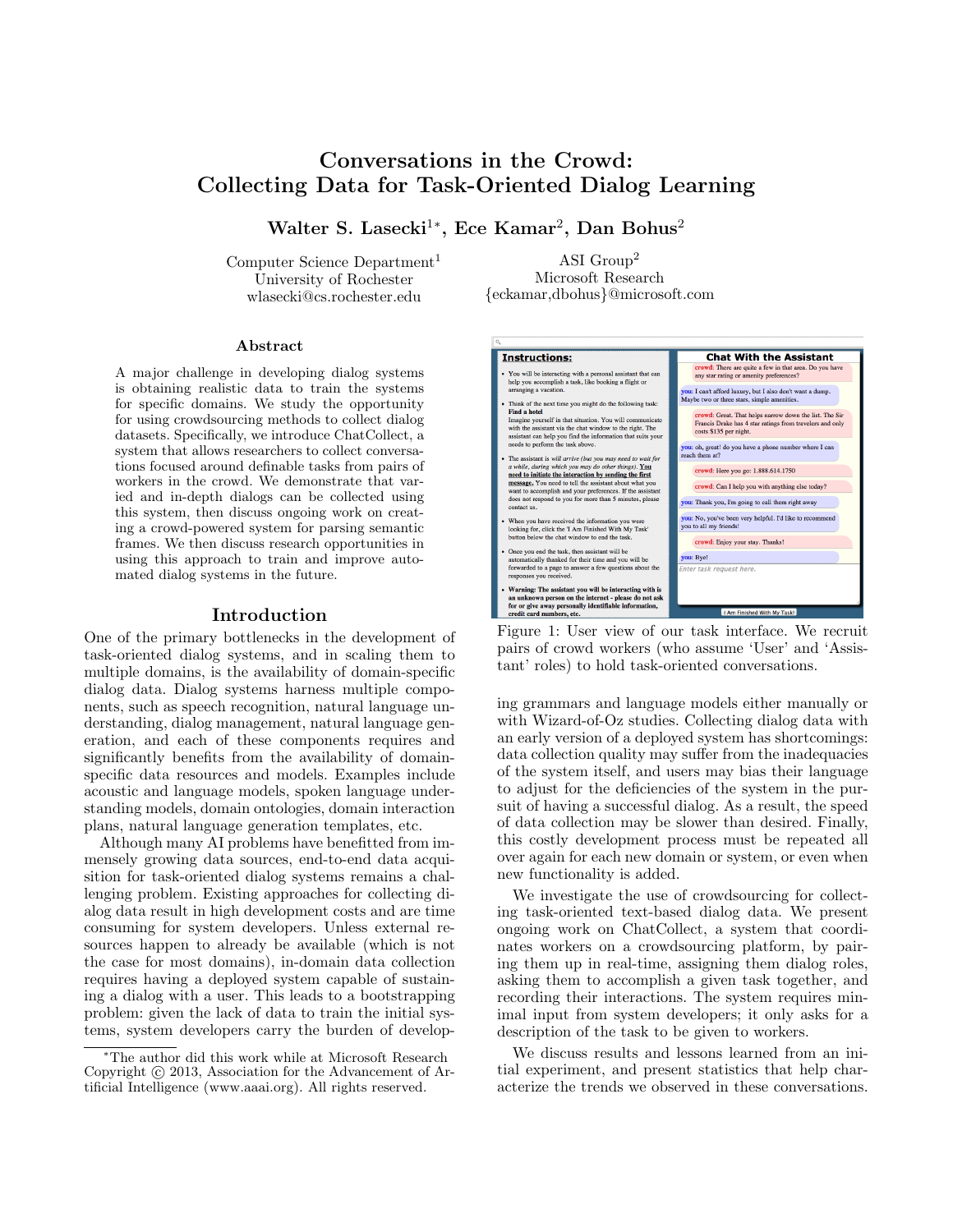While further investigation is needed, our initial results suggest that this is a feasible approach for collecting task-oriented dialog data. We discuss future steps to improve the efficiency of data collection with the system. We conclude with a discussion of ongoing work on providing training data for spoken language understanding models by having the crowd collectively parse logs from the conversation into their corresponding semantic frames. Our work suggests a possible future in which the crowd can be used to increasingly automate the process of building dialog systems in new domains, on-demand, with minimal effort from developers.

## Background

Our approach draws from rich prior work in both conversational dialog systems, and crowdsourcing.

#### Conversational Dialog Systems

Our ChatCollect system is designed to alleviate the development efforts for dialog systems. The manual authoring of these systems has been recognized as a time consuming effort that requires domain expertise (Ward and Pellom 1999). This challenging and timeconsuming process has been used in the development of many dialog systems (e.g., (Gandhe et al. 2009; Aleven et al. 2006; Allen et al. 1996)). Alternative approaches have focused on learning from transcribed human-human dialogs (Gorin, Riccardi, and Wright 1997) or dialogs collected through Wizard-of-Oz studies (Lathrop 2004). However, existing human-human corpora apply to limited domains, and collecting data for new domains with the existing techniques is difficult and expensive. Moreover, they do not scale well – an important aspect given the amount of data needed to train accurate models for dialog systems. The system proposed in this paper holds promise for obtaining natural dialog data for various domains with little to no involvement from system designers. The approach may enable automated training of future dialog systems and speed up the real-world deployment of such systems.

## Crowdsourcing

Crowdsourcing has gained immense popularity in recent years as a means to provide programmatic, easy, and scalable access to human intelligence. Crowdsourcing has been applied to a large variety of tasks ranging from search relevance (Chen et al. 2013) to image description (Bigham et al. 2010). Recently, there has been growing interest in applying crowdsourcing to language problems. Crowdsourcing tasks have been designed for speech transcription (Lasecki et al. 2012), speech acquisition (Lane et al. 2010), translation (Zaidan and Callison-Burch 2011) and paraphrase generation (Burrows, Potthast, and Stein 2013). Some prior work has particularly focused on crowdsourcing methods for the development of dialog systems. Wang et. al. studied methods for eliciting natural language for a given semantic form (Wang et al. 2012). The Asgard system uses crowdsourcing for free-form language generation and for the semantic labeling of segments of the collected language (Liu et al. 2013). Bessho et. al. (Bessho, Harada, and Kuniyoshi 2012) developed a dialog system that requests efforts from a real-time crowd to make progress in a dialog when automated approaches fail.

Continuous real-time crowdsourcing was introduced by Lasecki et. al (Lasecki et al. 2011) in order to create crowd-powered systems capable of interacting with their users and their environment. This approach was applied to conversational interaction in Chorus (Lasecki et al. 2013b; 2013a), a conversational question answering system. Both of these systems are able to quickly get input from crowd workers by pre-recruiting (Bigham et al. 2010; Bernstein et al. 2011). ChatCollect differs from these systems by recruiting all sides of the dialog from the crowd for automated dialog generation.

## ChatCollect System

The ChatCollect system is designed to collect realistic task-oriented dialog data from crowd workers. The only inputs of the system developer to the ChatCollect system are the different tasks the developer wants to collect data about. For example, a developer may tell ChatCollect to collect data about flight reservations, planning a night out or deciding what car to buy.

The ChatCollect system hires a pair of workers from a crowdsourcing marketplace in real-time and links them to an instant-messenger style chat window to have a conversation about the given task, and assigns a role to each worker. The first worker routed to the chat window is assigned the role of the "Assistant" and is instructed to help someone with the task at hand, such as finding a flight. The second worker is assigned the role of the "User" and is given a task type to complete with the help of the Assistant (e.g., find flight). In order to add realistic depth to the conversations held by workers playing a part, the system does not prime the User with the details of the task she needs to complete, but instead it asks the User to imagine such a setting. Both workers are instructed not to share any personally identifiable information about themselves.

Since the Assistant is hired first and routed to the chat interface, the User finds the Assistant waiting when she is routed to the chat interface. The User is instructed to start the dialog when she is at the chat interface by telling the Assistant about the task. The User and Assistant both share information about the task, discuss possible solutions, and revise the task.

Workers are asked to complete the task as well as possible (rather than meet the minimum requirements, or just accept any response). Once the User deems that the task is complete, she can signal the end of the interaction by clicking "done", which forwards her and the Assistant worker to a survey page asking them each about the quality of the interaction they had. The survey also asks the Assistant workers about the resources (e.g., websites) they used to complete the given task.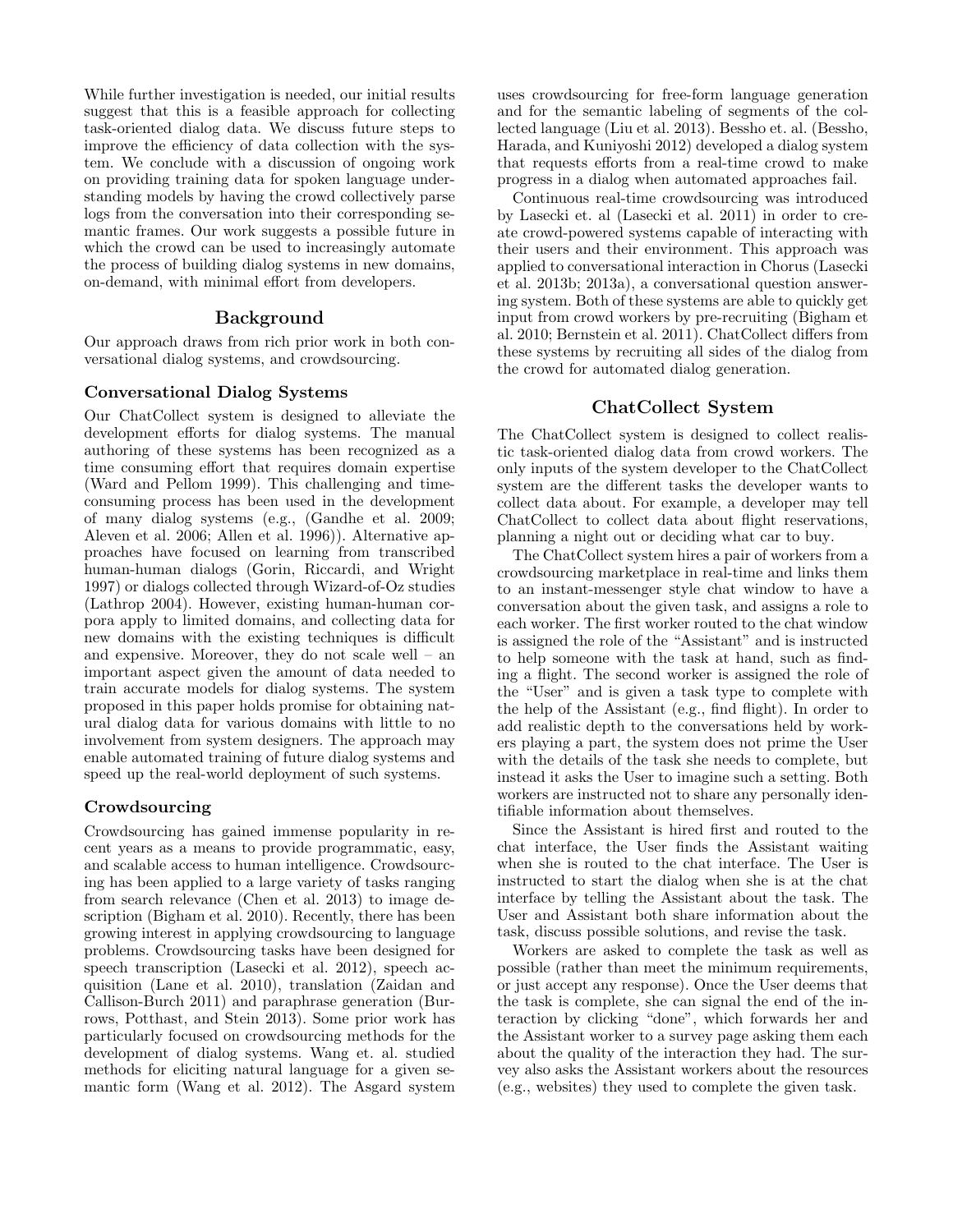We designed a payment scheme for the ChatCollect system that rewards workers based on the time they spend on the task as well as the quality of dialog they had (assessed by evaluators, or their conversational partner). Workers are paid a fixed amount per minute for waiting for their partner to arrive and for the dialog to start. We then review the dialogs after completion and assign a bonus amount for each dialog to reward the dialogs that successfully complete their task.

#### Experiments

We evaluated the ChatCollect system on the Universal Human Relevance System (UHRS) crowdsourcing marketplace, Microsoft's internal crowdsourcing platform. Similar to other platforms, UHRS connects a large worker pool from different regions in the world with requesters seeking human input. Previous work on this platform shows that workers provide high quality work with low latency (Wang et al. 2012). In our experiments, we used American English speaking workers.

In order to see what these conversations will look like, we collected an initial dataset that could be manually analyzed. We collected this data in 3 sessions, resulting in 16 completed conversations focusing on two tasks: finding a flight, and finding a hotel. The details for these tasks (e.g., city) were not told to workers, but instead chosen by the worker as part of their role-playing.

Success rate Our 16 successful conversations were drawn from 38 started sessions. While this is only a 42.1% completion rate for paired workers, our manual evaluation shows that every one of the conversations that lasted more than one round were marked as complete by the workers and were evaluated by us as successful. This means that filtering out bad sessions is easy, helping to keep the cost of data collection low. All of the completed conversations contained valid responses to the questions asked.

This analysis suggests that once two workers are paired for the task and start a conversation, they complete a successful dialog. The unsuccessful conversations resulted from workers not being successfully paired in real-time. For example, in a number of the instances, the assistant worker left the system before a user worker could be assigned to the task to start a dialog. The average wait time for a worker in a successful conversation was 4:41 minutes (median 2:16 minutes), while the average wait time for an unsuccessful one was 34:35 minutes (median 6:16 minutes).

Length of Conversations There were a total of 343 turns in the conversations we collected, with an average of 21.4 (median 19) turns containing 268.5 (median 243) words per conversation. The standard deviation was 13.7 turns and 197.5 words, showing the conversations varied significantly in length. In fact, the minimum number of turns was 6, while the maximum was 58. The minimum number of words was 75 (from a conversation with 8 turns) and the maximum was 748. As may be expected, number of turns was a strong predictor of amount of interaction (number of words).

Variation Between Conversations In the 16 conversations between pairs of workers, 19 unique workers participated. Despite the fact that some workers repeated (which we explicitly allowed), none of the conversations repeated which city or pair of cities were involved in the travel plans.

Worker Feedback From the 16 conversations, we collected 25 survey responses: 13 from Users and 12 from Assistants. Of the Users, 11 (84.6%) replied that they were "very satisfied" with the responses from the assistant, one said they were "somewhat satisfied", and one said they were "very dissatisfied", though this worker claimed to be happy with the response in the chat itself.

11 of 13 Users said the interface made their task "very easy" to complete, while two said it was "somewhat easy". 8 out of 12 of the Assistants thought the task was "very easy" to complete, 3 found it "somewhat easy", and one was neutral. Six of these workers reported that the hardest part of the task was finding the right questions to ask to determine the user's preferences. To complete their task, Assistants used typical web tools such as Google, Kayak, or Expedia. Overall, 5 workers specifically mentioned enjoying the task in the free-response section of the survey, supporting prior work using Mechanical Turk that also found a large percentage of workers enjoyed a conversational task (Lasecki et al. 2013b).

### Crowd Parsing of Semantic Frames

One potential avenue for using the data collected in this manner is to construct corpora for developing the domain-specific spoken language understanding component of a dialog system. In slot-filling type domains, this amounts to identifying the domain ontology, i.e. the set of domain-specific frames, the corresponding slots and values, and developing a labeled corpus that captures the semantic parses for each lexical turn in the dialog.

We address this problem by developing CrowdParse, a system that uses the crowd to parse dialogs into semantic frames as the conversation progresses. As a result of this task, we can generate dialog data accompanied with semantic labels that can be directly used in training spoken language understanding components (Liu et al. 2013). CrowdParse asks workers to evaluate the information provided in a task-oriented dialog and extract frames (tasks), fields (types of information), and values (information provided) for both sides of the conversation. As the conversation progresses, workers add information, building on the prior information captured by either their previous step or prior workers.

When workers take the CrowdParse task, they are routed to a point in a conversation. They then update the frame they are presented with, and continue to a new task until they choose to stop.